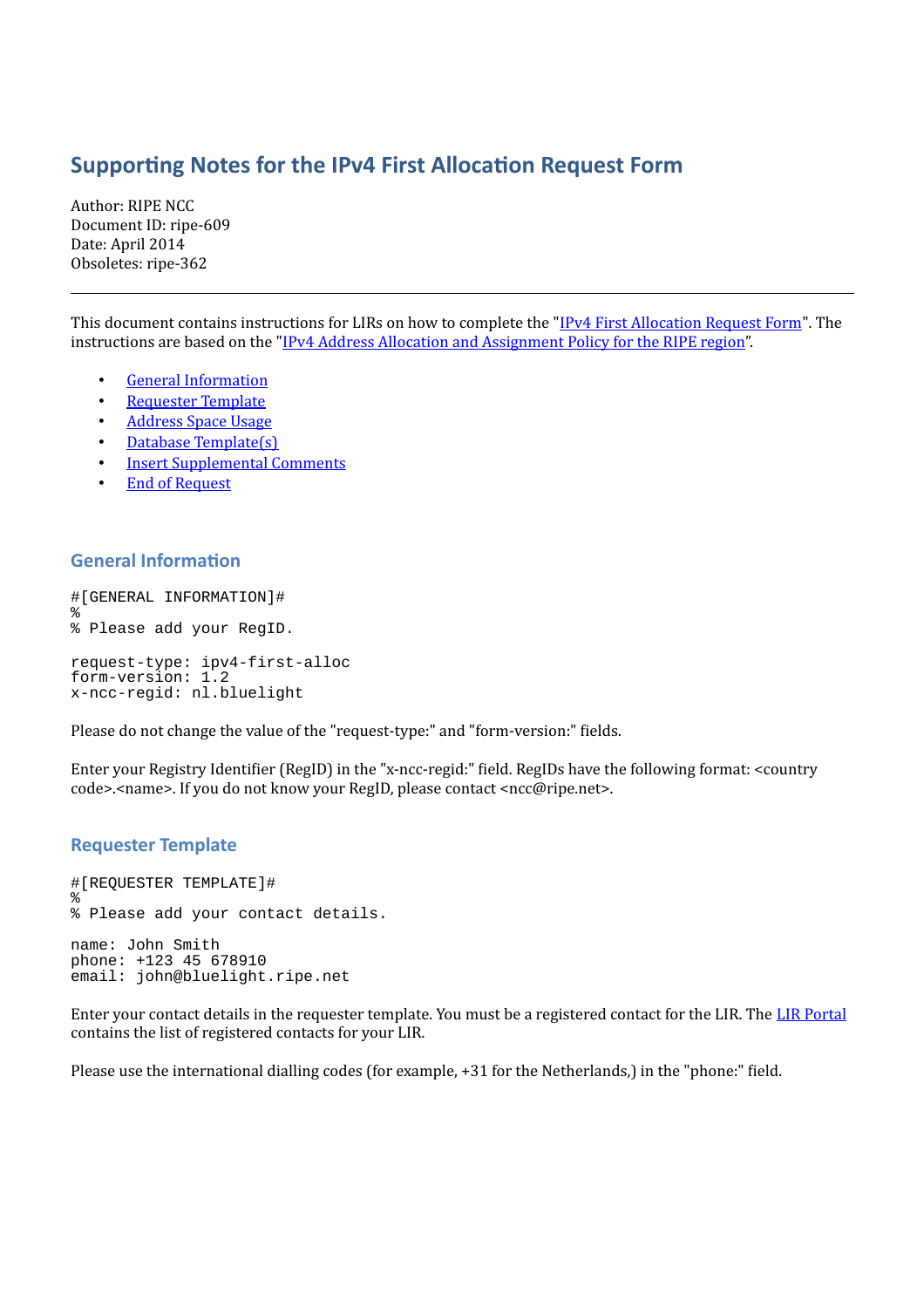## <span id="page-1-1"></span>**Address Space Usage**

```
#[ADDRESS SPACE USAGE]#
%
% Will you make assignment(s) from the requested allocation? (Yes/No)
usage-confirmation: Yes
```
To receive the allocation please confirm that you will make assignment(s) from the allocation. If you plan to make assignments to your own infrastructure or customers, enter "Yes".

# <span id="page-1-0"></span>**Database Template(s)**

#[DATABASE TEMPLATE(S)]# % % Please complete all of the fields below. inetnum: netname: descr: country: NL org:<br>admin-c: admin-c: HOHO1-RIPE<br>tech-c: HOHO1-RIPE HOHO1-RIPE status: ALLOCATED PA<br>mnt-by: RIPE-NCC-HMmnt-by: RIPE-NCC-HM-MNT<br>mnt-lower: BLUELIGHT-MNT BLUELIGHT-MNT<br>BLUELIGHT-MNT mnt-routes: notify: john@bluelight.ripe.net<br>changed: hostmaster@ripe.net hostmaster@ripe.net source: RIPE

Leave the "inetnum:", "netname:", "org:" and "descr:" fields empty as we (the RIPE NCC) will complete them.

Enter the ISO country code of the country where the resource will be announced in the "country:" field.

Person and role objects contain information about people. Each object has a unique NIC handle (nic-hdl).

Maintainers protect objects in the RIPE Whois database. They contain the information needed to authorise creation, deletion or modification of these objects.

To create the first person and maintainer objects of an organisation, you can use <https://apps.db.ripe.net/startup/>

You can create additional person, role and maintainer objects using [webupdates.](https://www.ripe.net/webupdates)

The nic-hdl of the role or person object in the "admin-c:" field should reflect someone who is administratively responsible for the network.

The nic-hdl of the role or person object in the "tech-c:" field should reflect someone who has technical knowledge of the network.

The "status:" field must be ALLOCATED PA.

The "mnt-by:" field must be RIPE-NCC-HM-MNT. You will be able to update your allocation object using the [Object Editors.](https://lirportal.ripe.net/)